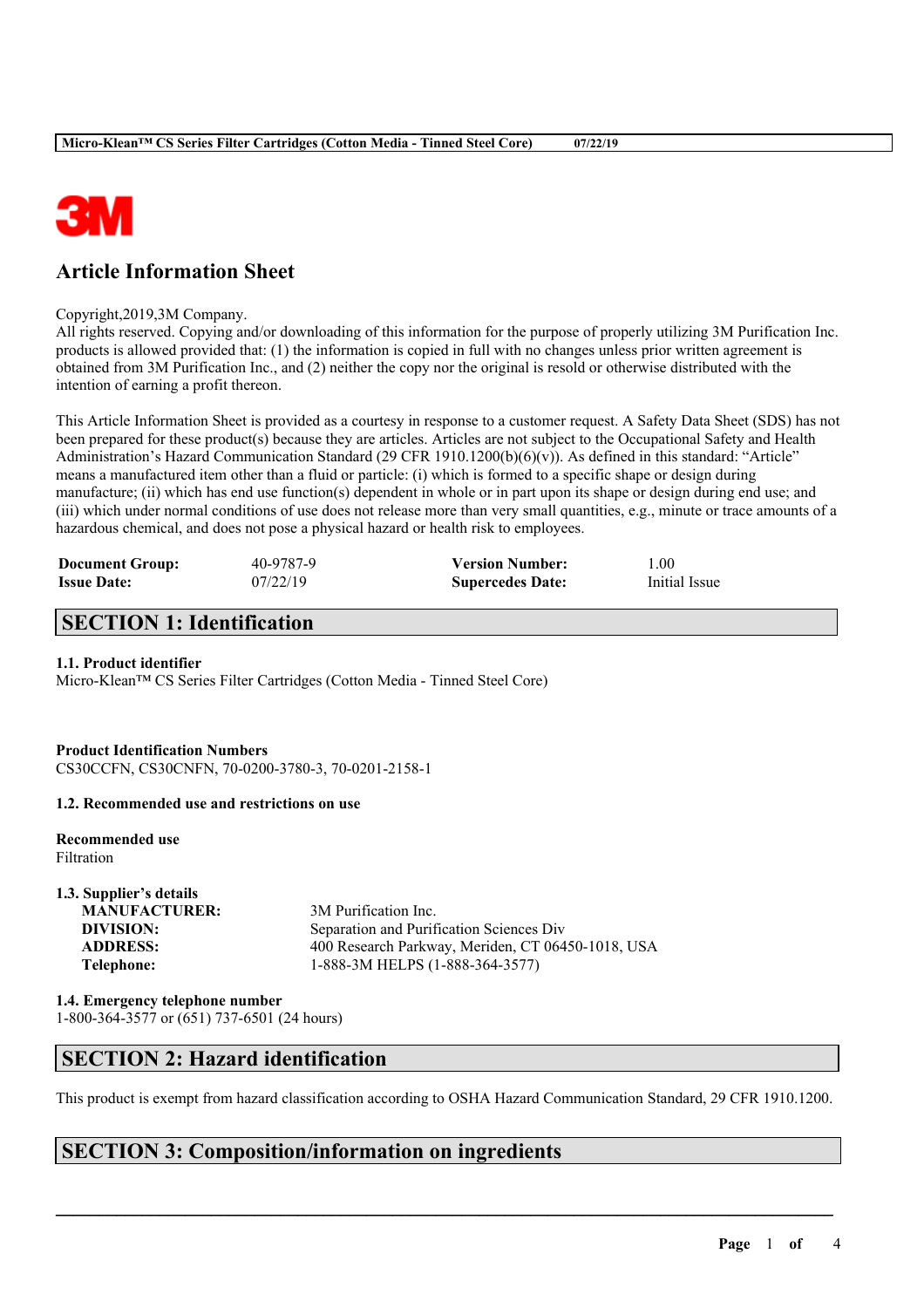#### **Micro-Klean™ CS Series Filter Cartridges (Cotton Media - Tinned Steel Core) 07/22/19**

| Ingredient        | <b>IC.A.S. No.</b> | $\frac{1}{6}$ by Wt            |
|-------------------|--------------------|--------------------------------|
| Cotton Media      | Mixture            | Ō.<br>$\overline{\phantom{0}}$ |
| Tinned Steel Core | Mixture            | 20<br>30                       |

## **SECTION 4: First aid measures**

#### **4.1. Description of first aid measures**

#### **Inhalation:**

No need for first aid is anticipated.

### **Skin Contact:**

No need for first aid is anticipated.

**Eye Contact:** No need for first aid is anticipated.

**If Swallowed:** No need for first aid is anticipated.

## **SECTION 5: Fire-fighting measures**

In case of fire: Use a fire fighting agent suitable for ordinary combustible material such as water or foam.

### **SECTION 6: Accidental release measures**

#### **6.1. Personal precautions, protective equipment and emergency procedures** Not applicable.

#### **6.2. Environmental precautions**

Not applicable.

# **6.3. Methods and material for containment and cleaning up**

Not applicable.

## **SECTION 7: Handling and storage**

#### **7.1. Precautions for safe handling**

This product is considered to be an article which does not release or otherwise result in exposure to a hazardous chemical under normal use conditions.

#### **7.2. Conditions for safe storage including any incompatibilities**

No special storage requirements.

### **SECTION 8: Exposure controls/personal protection**

This product is considered to be an article which does not release or otherwise result in exposure to a hazardous chemical under normal use conditions. No engineering controls or personal protective equipment (PPE) are necessary.

 $\mathcal{L}_\mathcal{L} = \mathcal{L}_\mathcal{L} = \mathcal{L}_\mathcal{L} = \mathcal{L}_\mathcal{L} = \mathcal{L}_\mathcal{L} = \mathcal{L}_\mathcal{L} = \mathcal{L}_\mathcal{L} = \mathcal{L}_\mathcal{L} = \mathcal{L}_\mathcal{L} = \mathcal{L}_\mathcal{L} = \mathcal{L}_\mathcal{L} = \mathcal{L}_\mathcal{L} = \mathcal{L}_\mathcal{L} = \mathcal{L}_\mathcal{L} = \mathcal{L}_\mathcal{L} = \mathcal{L}_\mathcal{L} = \mathcal{L}_\mathcal{L}$ 

## **SECTION 9: Physical and chemical properties**

#### **9.1. Information on basic physical and chemical properties**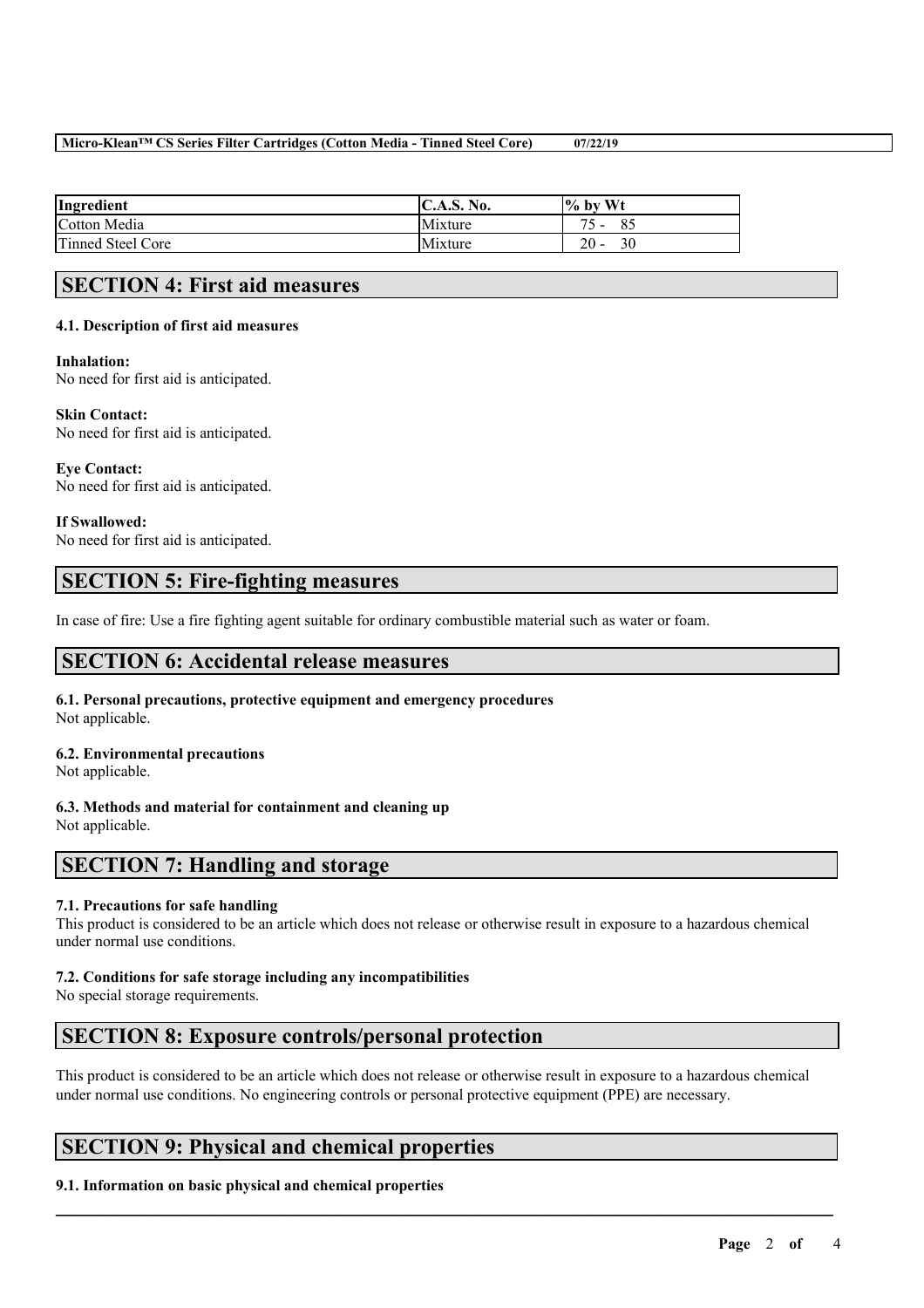**General Physical Form:** Solid **Odor, Color, Grade:** White, odorless, cartridge **Odor threshold** *Not Applicable* **pH** *Not Applicable* **Melting point** *No Data Available* **Boiling Point** *Not Applicable* **Flash Point** No flash point **Evaporation rate** *Not Applicable* **Flammability (solid, gas)** Not Classified **Flammable Limits(LEL)** *No Data Available* **Flammable Limits(UEL)** *No Data Available* **Vapor Pressure** *Not Applicable* **Vapor Density** *Not Applicable* **Density** *No Data Available* **Specific Gravity** *No Data Available* **Solubility In Water** *Not Applicable* **Solubility- non-water** *Not Applicable* **Autoignition temperature** *No Data Available* **Decomposition temperature** *No Data Available* **Viscosity** *Not Applicable*

## **SECTION 10: Stability and reactivity**

This material is considered to be non reactive under normal use conditions.

## **SECTION 11: Toxicological information**

### **Inhalation:**

No health effects are expected

#### **Skin Contact:** No health effects are expected

**Eye Contact:** No health effects are expected

**Ingestion:** No health effects are expected

### **Additional Information:**

This product, when used under reasonable conditions and in accordance with the directions for use, should not present a health hazard. However, use or processing of the product in a manner not in accordance with the product's directions for use may affect the performance of the product and may present potential health and safety hazards.

## **SECTION 12: Ecological information**

This article is expected to present a low environmental risk either because use and disposal are unlikely to result in a significant release of components to the environment or because those components that may be released are expected to have insignificant environmental impact.

 $\mathcal{L}_\mathcal{L} = \mathcal{L}_\mathcal{L} = \mathcal{L}_\mathcal{L} = \mathcal{L}_\mathcal{L} = \mathcal{L}_\mathcal{L} = \mathcal{L}_\mathcal{L} = \mathcal{L}_\mathcal{L} = \mathcal{L}_\mathcal{L} = \mathcal{L}_\mathcal{L} = \mathcal{L}_\mathcal{L} = \mathcal{L}_\mathcal{L} = \mathcal{L}_\mathcal{L} = \mathcal{L}_\mathcal{L} = \mathcal{L}_\mathcal{L} = \mathcal{L}_\mathcal{L} = \mathcal{L}_\mathcal{L} = \mathcal{L}_\mathcal{L}$ 

## **SECTION 13: Disposal considerations**

Dispose of contents/container in accordance with the local/regional/national/international regulations.